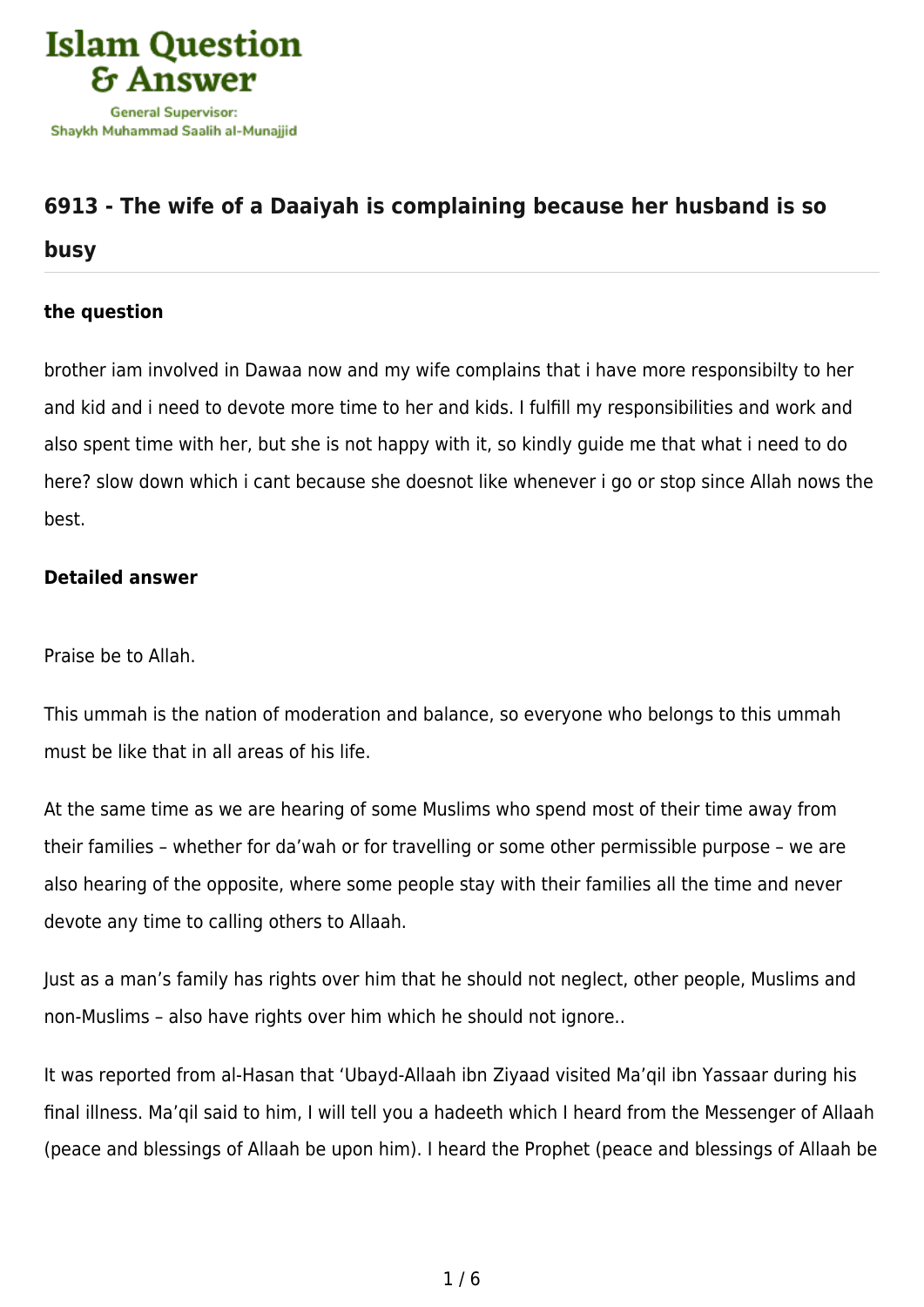

upon him) say:

"There is no person to whom Allaah has given people to take care of, and he fails to take care of them properly, but he will not smell the fragrance of Paradise."

(Narrated by al-Bukhaari, 6731; Muslim, 142)

'Abd-Allaah ibn 'Umar said: the Prophet (peace and blessings of Allaah be upon him) said:

"Each of you is a shepherd and each of you will be questioned [about those under his care]. The leader is a shepherd and will be questioned. A man is the shepherd of his family and will be questioned. A woman is the shepherd of her husband's house and she will be questioned. A slave is the shepherd of his master's wealth and will be questioned. Each of you is a shepherd and each of you will be questioned [about those under his care]."

(Narrated by al-Bukhaari, 4892; Muslim, 1829).

Many women wish that their husbands would not go out and leave them, not even to pray (in the mosque)! So how about to call people to Allaah? A woman said in the past: Three co-wives would be easier for me than my husband's library! Because her husband was fond of learning and reading.

So she should not be given everything she wants; the matter should be referred to what Allaah loves and wants.

In the case of some acts of worship, the Prophet (peace and blessings of Allaah be upon him) told us not to go beyond what is prescribed in sharee'ah, for fear that the rights of others – above all the family – may be affected because of that. A number of ahaadeeth were narrated concerning this matter, such as:

'Awn ibn Abi Juhayfah narrated that his father said: the Prophet (peace and blessings of Allaah be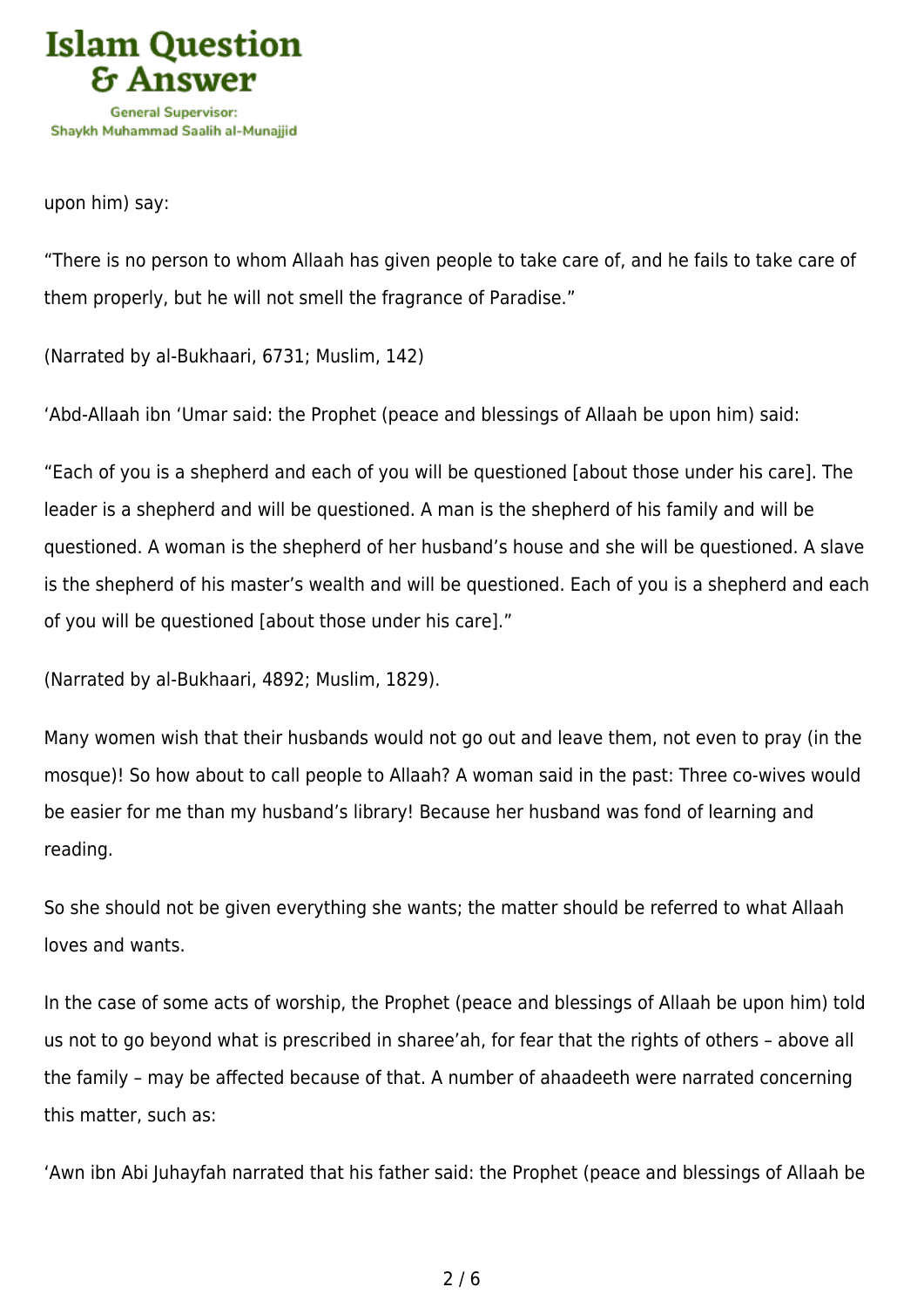

Shavkh Muhammad Saalih al-Munaiiid

upon him) established brotherhood (mu'aakhah) between Salmaan and Abu'l-Dardaa'. Salmaan visited Abu'l-Dardaa' and noticed that Umm al-Dardaa' appeared scruffy and unkempt (this was before the aayah of hijaab was revealed). He said to her, What is the matter with you? She said, Your brother Abu'l-Dardaa' has no need of this world. Then Abu'l-Dardaa' came (to visit him). He made some food for him, and said, Eat. [Abu'l-Dardaa'] said, I am fasting. [Salmaan] said, I will not eat until you eat. So he ate. When night came, Abu'l-Dardaa' went to pray qiyaam, but [Salmaan] said to him, Sleep, so he slept. Then he wanted to get up for qiyaam, but [Salmaan] said, Sleep. When the last part of the night came, Salmaan said, Now get up. So they prayed, then Salmaan said to him, Your Lord has a right over you, your soul has a right over you and your wife has a right over you, so give each one his due. He [Abu'l-Dardaa'] went to the Prophet (peace and blessings of Allaah be upon him) and told him about that. The Prophet (peace and blessings of Allaah be upon him) said, "Salmaan is right."

(Narrated by al-Bukhaari, 1867).

'Abd-Allaah ibn 'Amr ibn al-'Aas (may Allaah be pleased with them both) said: the Messenger of Allaah (peace and blessings of Allaah be upon him) said to me, "O 'Abd-Allaah, have I not heard that you fast all day and pray all night?" I said, yes, O Messenger of Allaah. He said, "Do not do that. Fast and break your fast, pray qiyaam and sleep, for your body has a right over you, your eyes have a right over you, your wife has a right over you and your visitors have a right over you. It is sufficient for you to fast three days of every month. For every good deed (hasanah) you will be rewarded tenfold, so that will be like fasting for an entire lifetime." But I went to extremes and made things hard for myself. I said, O Messenger of Allaah, I can do more than that. He said, "Then observe the fast of the Prophet of Allaah, Dawood (peace be upon him), and no more." I said, What is the fast of the Prophet of Allaah, Dawood (peace be upon him)? He said, "Half a lifetime." After he grew old, 'Abd-Allaah used to say, I wish that I had taken the easier option which the Prophet (peace and blessings of Allaah be upon him) offered me.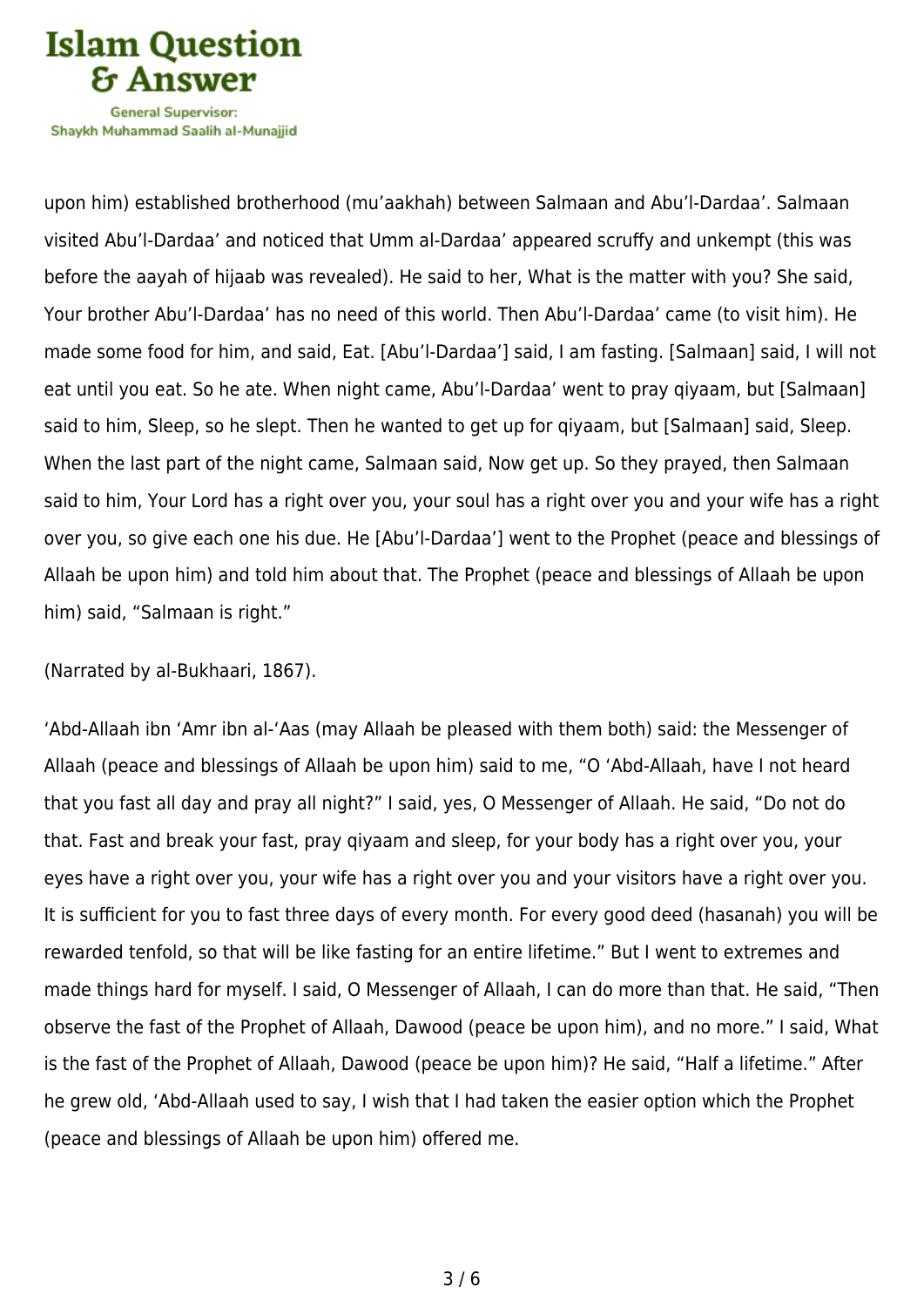

(Narrated by al-Bukhaari, 1874; Muslim, 1159).

In these ahaadeeth you can see how the Prophet (peace and blessings of Allaah be upon him) advised moderation in fasting, praying qiyaam and reading Qur'aan – for those who were doing a lot and neglecting their families' rights. He was drawing attention to the rights of others, including wives and families.

Whoever organizes his time and pays due attention to everyone who has a right over him, should not worry about who is happy and who is not. Do not let da'wah activities take over your life and occupy all your time, but do not listen to your wife and give them up altogether.

One of the things that may help you is to get your wife involved in da'wah activities. Ask her to listen to a tape and summarize it, or to read a book and write down what she has learnt from it, or ask her to attend a study circle or take part in women's da'wah activities at the Islamic centre or attend women's seminars held in parallel with the men's seminars, etc., so that she will feel that she is sharing these activities with you, and she will not feel bored because her husband is away.

Another issue to bear in mind is that you have to help her to understand that she will have a share in the reward if she is patient with you and creates the right atmosphere for you to learn and engage in da'wah. The Sahaabiyyaat (women of the Sahaabah) used to take care of their husband's houses and children when the men went out for jihaad; they would serve their husband's guests when they came to visit. If a woman takes care of her husband's house when he goes out to seek knowledge or engage in da'wah or jihaad, and she serves the seekers of knowledge and daa'iyahs who come to visit him by honouring them and preparing food for them, then she will have a great reward for that. Allaah may admit three people to Paradise because of a single arrow: the one who makes it with a good intention and the one who hands it over – not just the one who shoots it. If a wife understands and remembers this, it will make it much easier for her to bear it when her husband is absent or busy.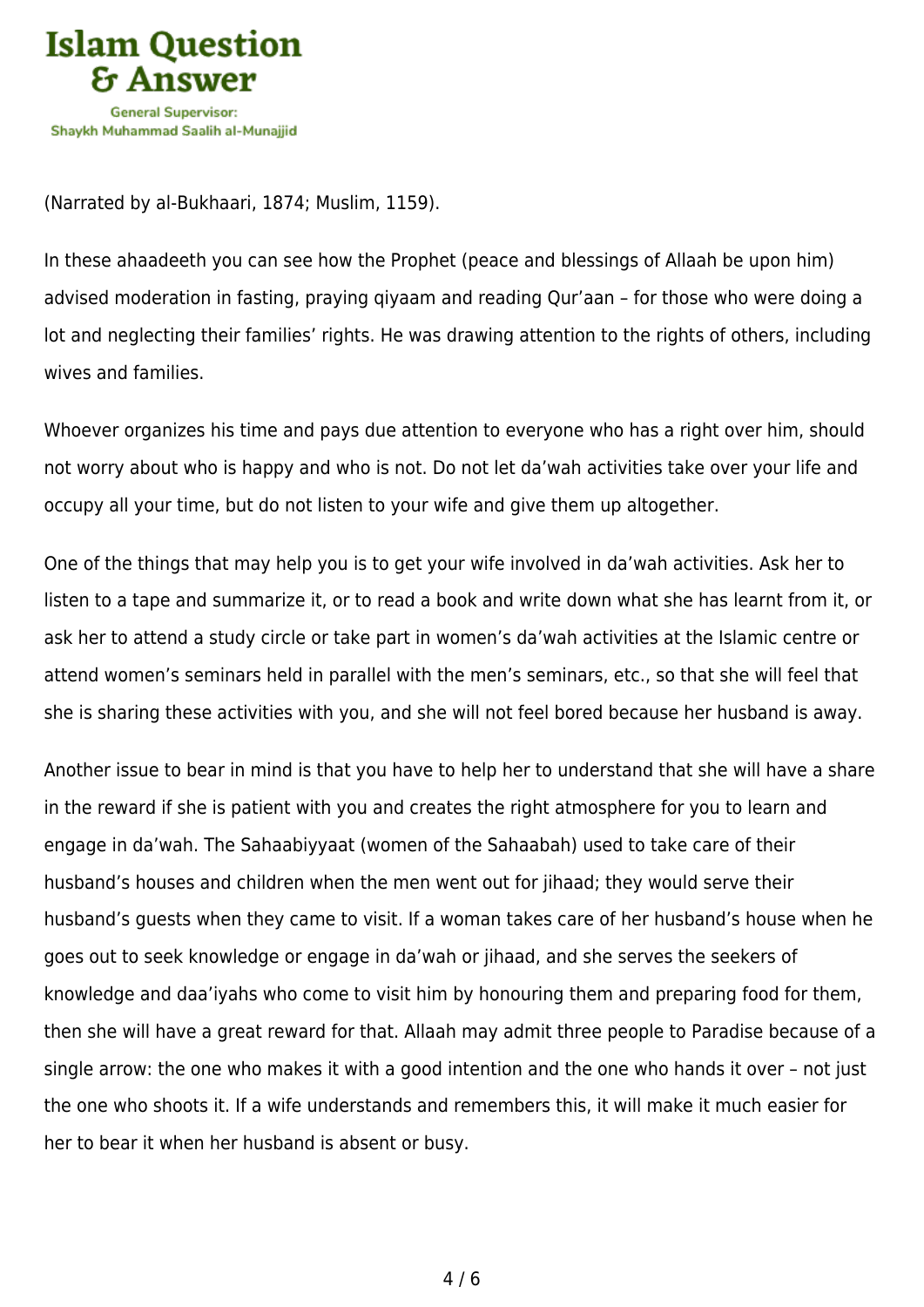

We will end with the story of a great woman, Asmaa' bint Abi Bakr As-Siddeeq, and see what she used to do when her husband was busy with jihaad and da'wah and taking care of the affairs of the Islamic state with the Prophet (peace and blessings of Allaah be upon him):

Asmaa' bint Abi Bakr (may Allaah be pleased with them both) said: I got married to al-Zubayr and he owned nothing in this world apart from a camel for carrying water and a horse. I used to feed his horse, and bring water, and prepare his saddle, and make dough, but I was not good at baking; some women of the Ansaar who were my neighbours used to bake my bread for me, and they were good women. I used to bring the dates from some land which the Messenger of Allaah (peace and blessings of Allaah be upon him) had given to al-Zubayr, carrying them on my head. (The land) was two-thirds of a farsakh [parasang=approx. 3 miles] away. One day I was coming with the dates on my head, and I met the Messenger of Allaah (peace and blessings of Allaah be upon him) with a group of the Ansaar. He called me and made his camel kneel down so that I could ride behind him. But I felt too shy to go with the men, and I remembered al-Zubayr and how jealous he was, for he was the most jealous of men. The Messenger of Allaah (peace and blessings of Allaah be upon him) realized that I felt too shy, so he went on his way. I came to al-Zubayr and told him that I had met the Messenger of Allaah (peace and blessings of Allaah be upon him) whilst I was carrying the dates on my head, and there was a group of his companions with him. He made his camel kneel down so that I could ride on it, but I felt too shy, because I remembered your jealousy. He said, By Allaah, your having to carry the dates is harder for me than your riding with him. Later on, Abu Bakr sent a servant who took care of the horse, and it was as if I had been set free from slavery.

(Narrated by al-Bukhaari,4823).

We ask Allaah to reform the affairs of the Muslims and make things right between husbands and wives. May Allaah bless our Prophet Muhammad.